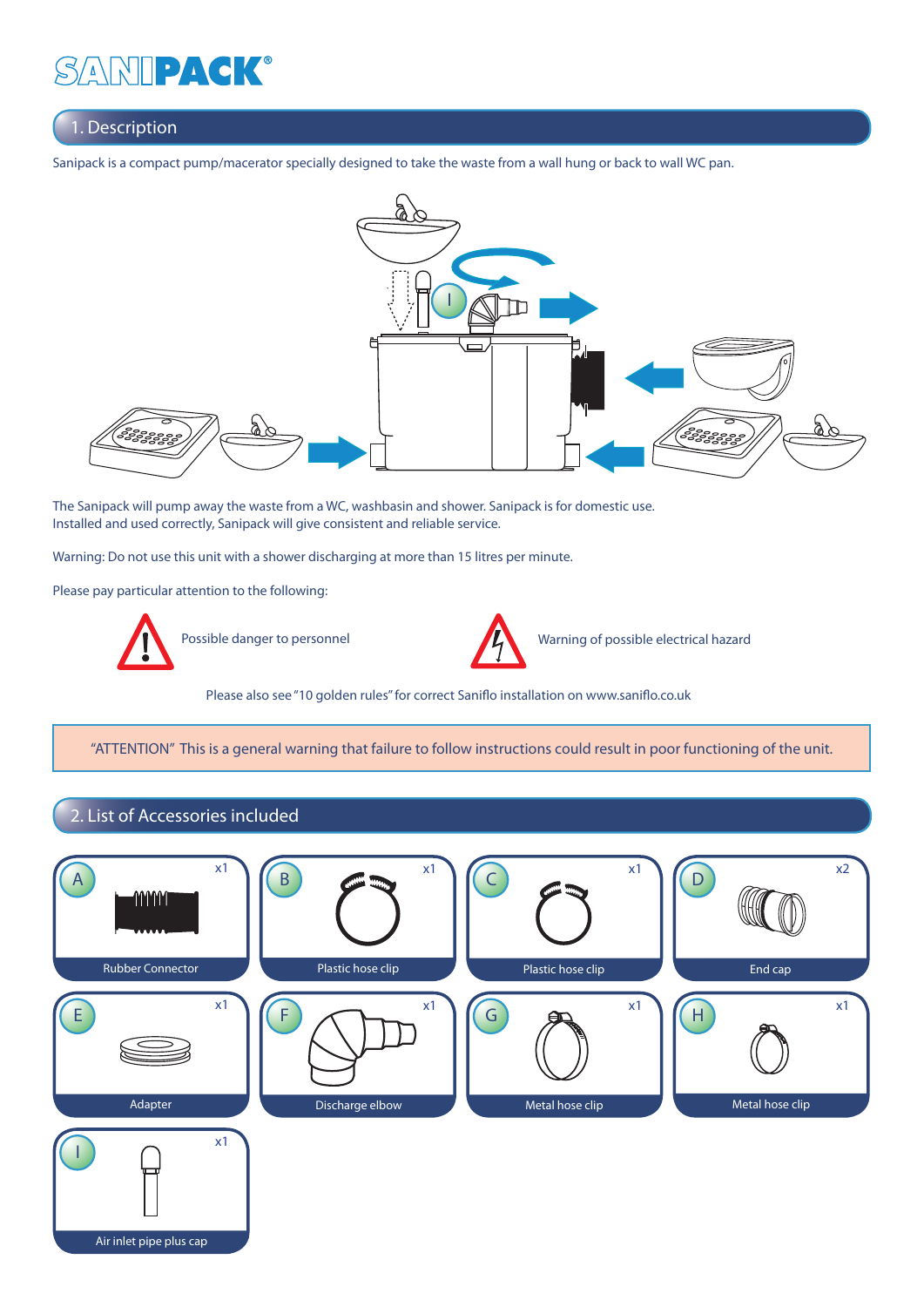## 3. Dimensions and overall measurements



# 4. Performance Curve & Height and Length of the discharge pipe



Flow Rate - litre/min

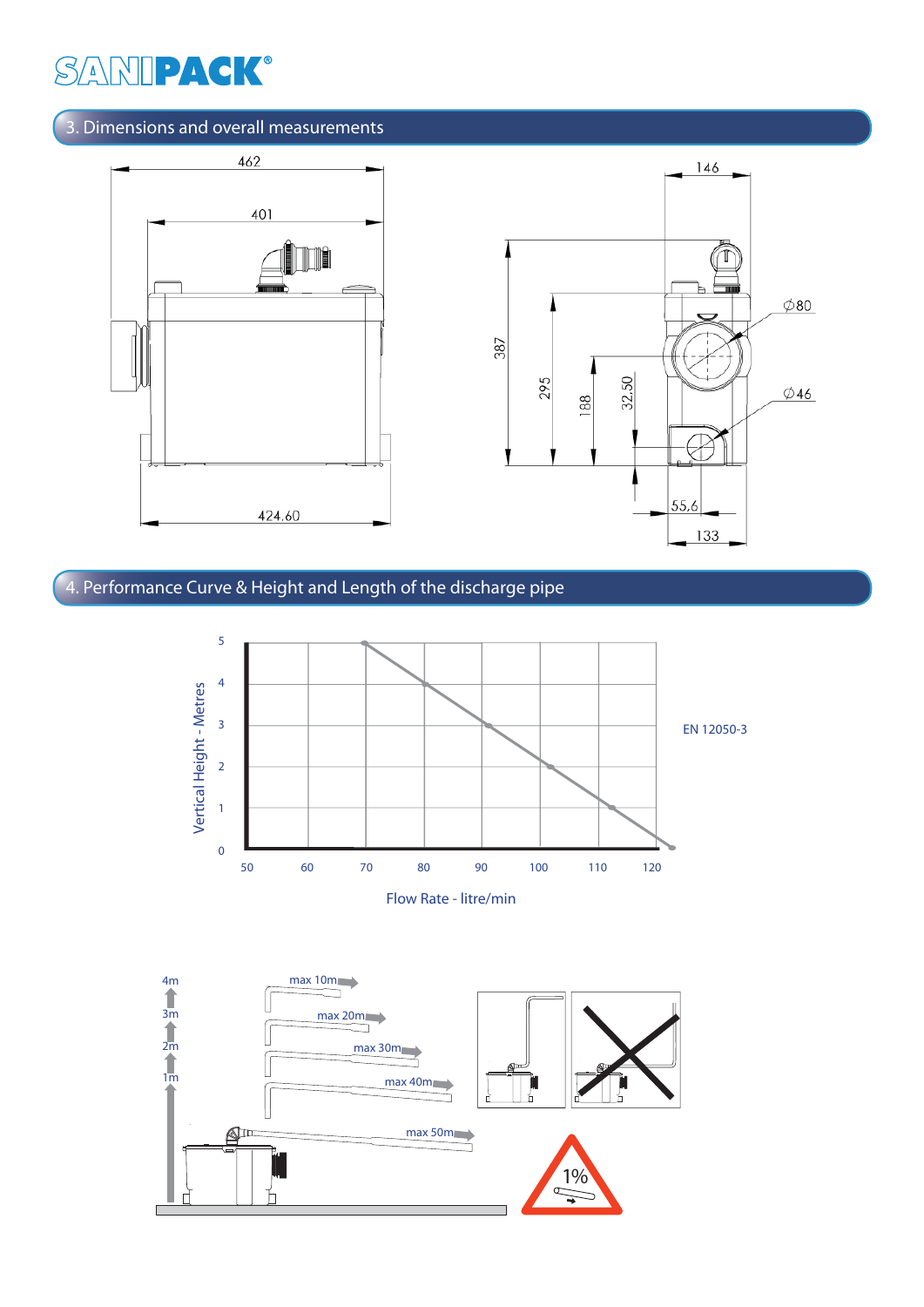## 5. Installation

Sanipack is designed to fit behind panelling, and should be installed by a qualified person.

WARNING: The unit must be connected to a WC pan with a horizontal outlet spigot

The Sanipack has fastenings preventing it turning or from moving.





#### Warning:

Provide an access panel of the following dimensions to enable the unit to be removed for possible service:

- L= 400mm  $x$  H = 400mm if the side inlets are not utilised
- L= 500mm  $x$  H = 500mm if the side inlets are utilised

Warning: A screwdriver or other tool should be required to remove the access panel.

#### Please note:

The SANIFLO range of pumps / macerators are fitted with thermal cut out protection.

In the event of continuous water flow into the unit over a long period E.G a tap left running the motor will cut out to prevent damage and then self reset when it has cooled down (after 30 minutes).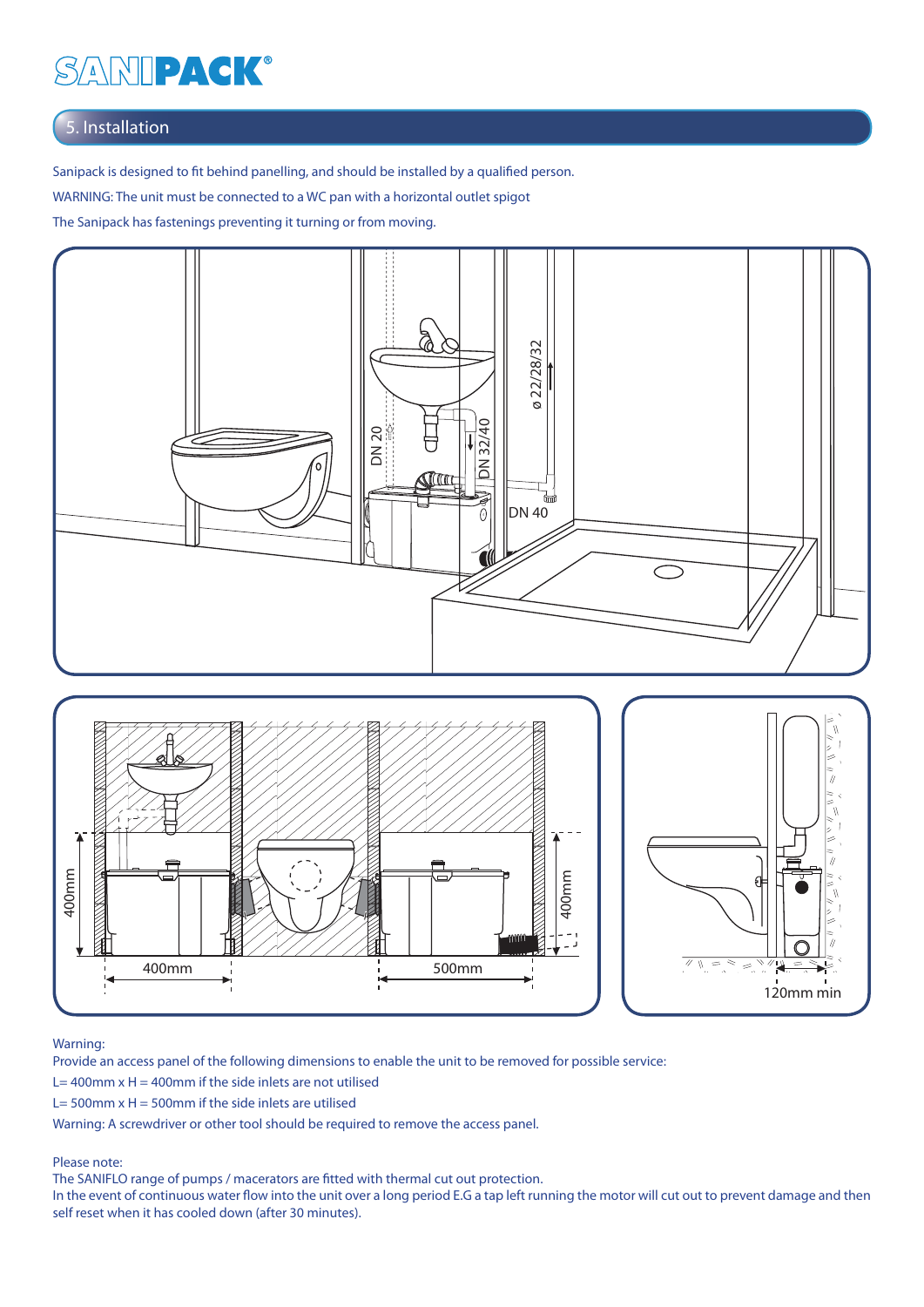## 6. Connection to a WC





The flexible sleeve is designed to fit onto the 100mm WC pan spigot. Grease the pan spigot with silicon lubricant or liquid soap.

Align the flexible sleeve with the pan spigot.

Pull the flexible sleeve over the pan spigot using the two ears projecting from the sleeve.

Warning: If the height of the WC can be adjusted, give a 3% minimum fall to the discharge pipe.

### Connection of side-inlets (shower and washbasin)



 To make the connection to the side inlets, use connector (A). Secure it with plastic clips (B) and (C). • Cap off unused inlets with plugs (D) (pre-grease the joint before fiting).

Warning: When fitting a shower, ensure that the underside of the tray is at least 12cm above floor level.

## 8. Connection of a washbasin



The washbasin can be connected in two ways.

To one of the side inlets.

- To the inlet on the lid (the premarked opening has to be cut out)
- Use a suitable cutter to make the opening in the lid.
- There is a ridge where the hole has been partially pre-cut. Cut the hole with care, and de-burr it, to avoid leaks when adapter is fitted.
- Insert the adapter (E) into the lid.
- Slide the washbasin waste pipe into the adapter (it will accept 32mm or 40mm pipe).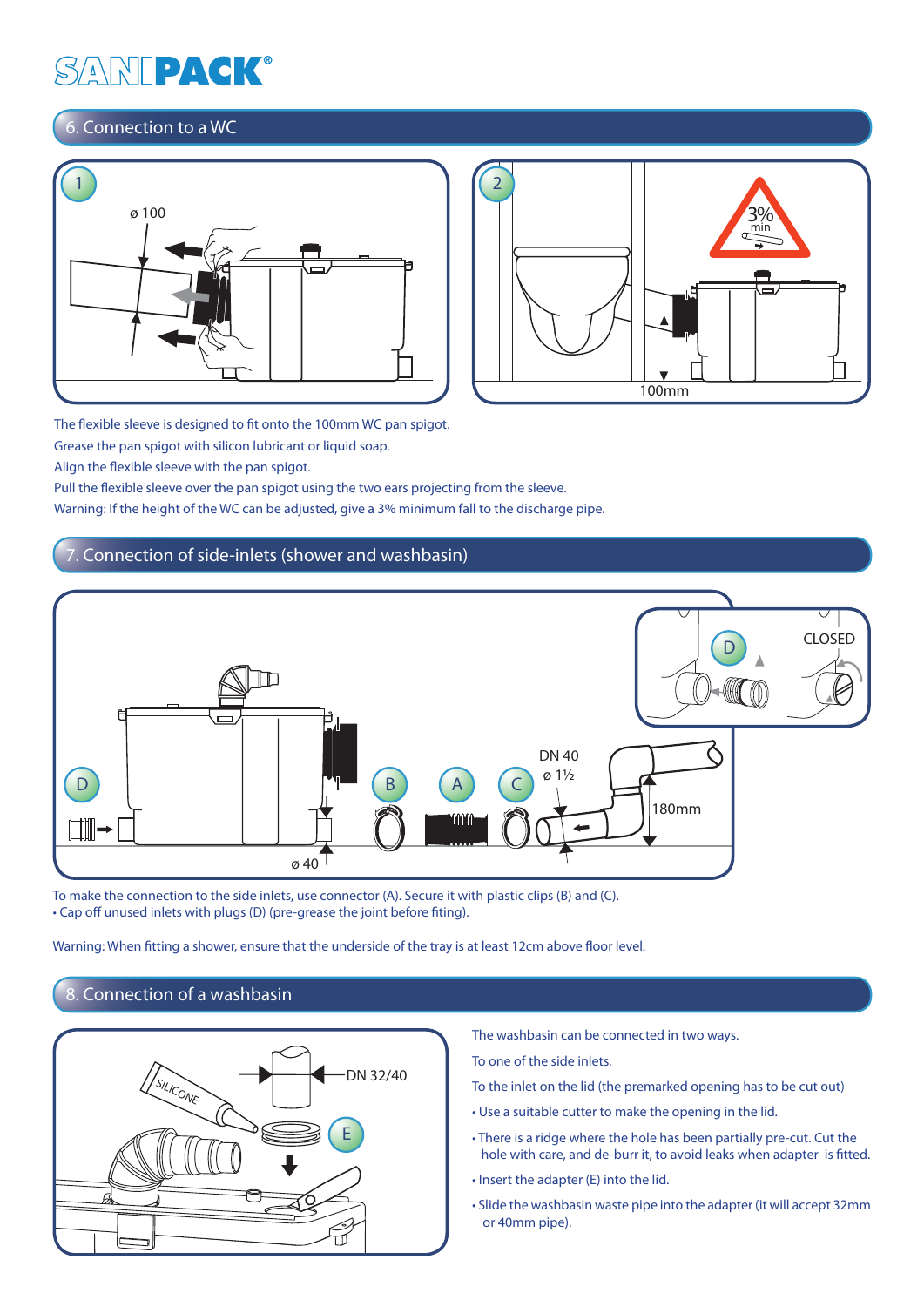### 9. Connection of the discharge pipework

Note: Diagrams 5,6,7 & 8 show the Saniplus and not the Sanipack as an example only.



- 1 If required, cut off the end of the elbow (F) in order to accommodate the appropriate discharge pipe.
- $\Omega$  Point the non-return flap so that it opens in the direction of flow of the discharge pipe.
- <sup>3</sup> Secure the base of the discharge elbow with clip (G) and the discharge pipe end with clip (H).
- 4 Horizontal pipe runs must have a minimum fall of 1:100 (10mm per metre) to the soil stack.
- 5 If a vertical lift is required, it must be made before the horizontal run at the start of the piperun.
- 6 We would recommend that a drain-off point is installed to allow the discharge pipework to be drained down before any service work.
- $(7)$  If the discharge pipework runs to a level considerably lower than the unit, the resultant siphoning effect can suck out the water seal in the unit. Fitting an air admittance valve capable of withstanding 10psi pressure (BBA approved) at the high point of the pipe run will overcome this problem.
- 8 Ensure all external pipework is adequately lagged to avoid the possibility of freezing.
- **9** The discharge pipework must be connected to the soil stack using an appropriate strap on boss.

N.B. Any elbow on the discharge pipe of the unit will create friction loss (roughly 50cm per elbow to be deducted from the vertical pumping specification).

Always use smooth bends (or 2 x 45 degree bends together) and not 90 degree elbows. Note. The discharge pipework should be copper or rigid solvent weld plastic (22mm or 32mm).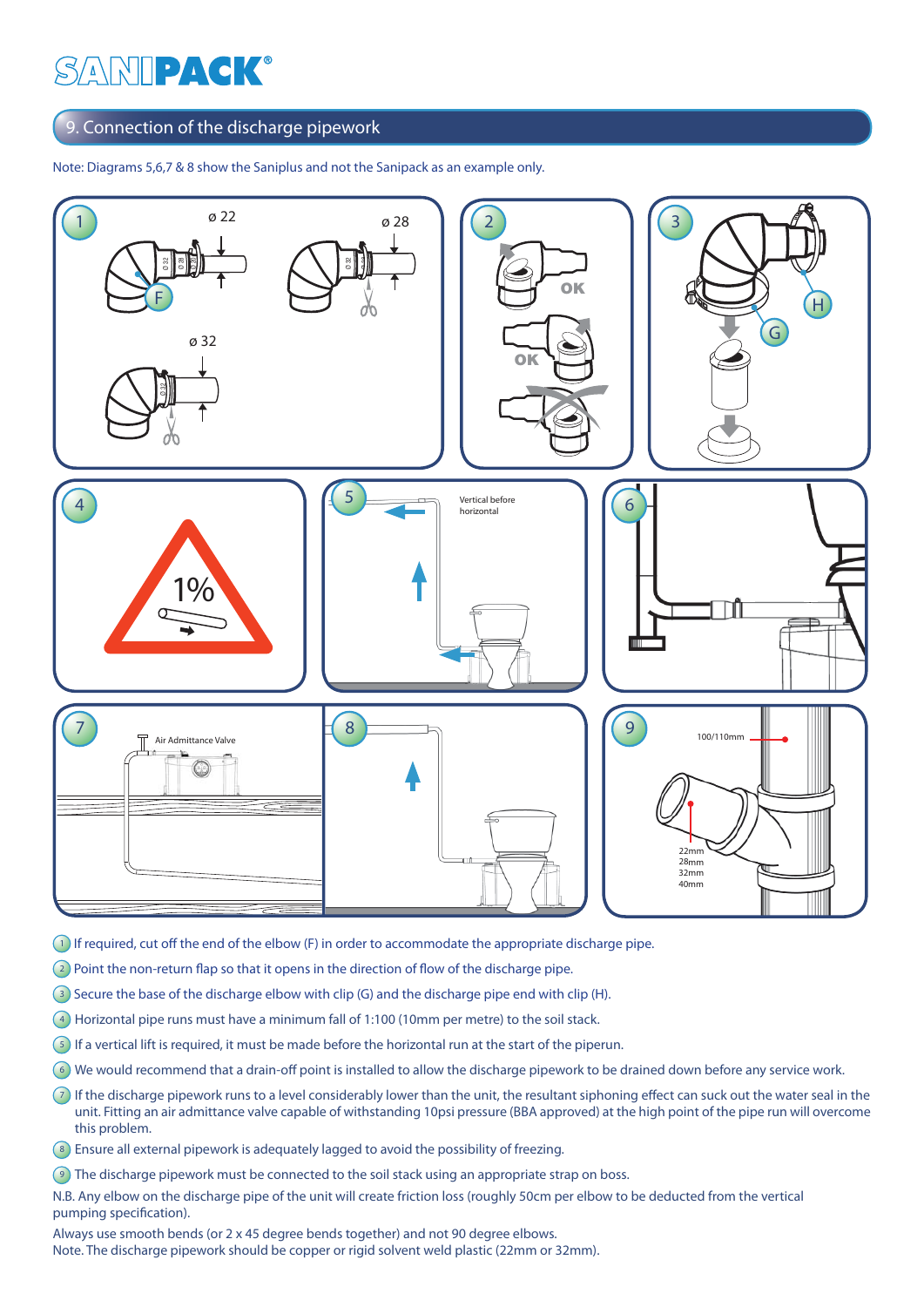# 10. Electrical connection



The electrical installation should be carried by a qualified person and conform to BS 7671 1992 requirements for electrical installation.

Sanipack requires a 220/240V single phase 50 Hz supply (UK specification) and should be connected to an unswitched fused wiring connector protected by a 5 amp fuse, or circuit breaker set to 30mA.

 The wires in the mains lead of the Sanipack are coloured as follows: Brown – Live Blue – Neutral Green/Yellow – Earth

#### 11. Norms

Sanipack conforms to EN 12050-3. Lifting plant for wastewater containing faecal matter for limited applications.

**SANIPACK®** Société Française d'Assainissement EN 12050-3 ON07-K70 220 - 240 V - 50 Hz - 400 W - IP44



#### 12. Commissioning the unit

Once all electrical and plumbing connections have been checked, flush the WC. The motor of the Sanipack should operate from 10 to 20 seconds, depending on the height and length of the discharge pipework. If it runs for more than 25 seconds, check that the discharge pipe is not kinked or blocked.

To check that all connections are watertight, run the WC, shower, washbasin, one after the other for a few minutes to represent normal usage. Ensure there are no leaks.

Do not secure the access panel until all the connections have been checked.

#### Warning:

There should be no dripping of water from the WC cistern or taps. If there is, this will cause the unit to activate repeatedly as it pumps the water away.

### 13. Usage

A WC fitted with a Sanipack does not require any special maintenance. The Sanipack will operate automatically as soon as the required level of water enters the case.

The Sanipack will pump away the waste from a domestic WC, washbasin and shower.

It is not suitable for heavy commercial/industrial applications.

Warning:

If the Sanipack runs with very hot/boiling water for a prolonged time, the thermal cut out device will stop the motor from operating. In this case, it will take approximately  $\blue{^{1/2}}$  hour for the motor and water to cool down, after which it will automatically re-activate. Do not use Sanipack with a shower discharging at more than 15 litres per minute.

#### Warning:

The Sanipack should only be used for the evacuation of normal human waste, toilet paper and household WC cleansers.

Damage may occur to the machine if the following are disposed of in the WC: Cotton wool, tampons, sanitary towels, condoms, wet wipes, kitchen towels as well as other fabric or hard items.

A build-up of hair can cause problems, so a hair trap should be fitted to a shower.

Finally, solvents, acids and other chemicals can also damage the unit, and will invalidate the warranty.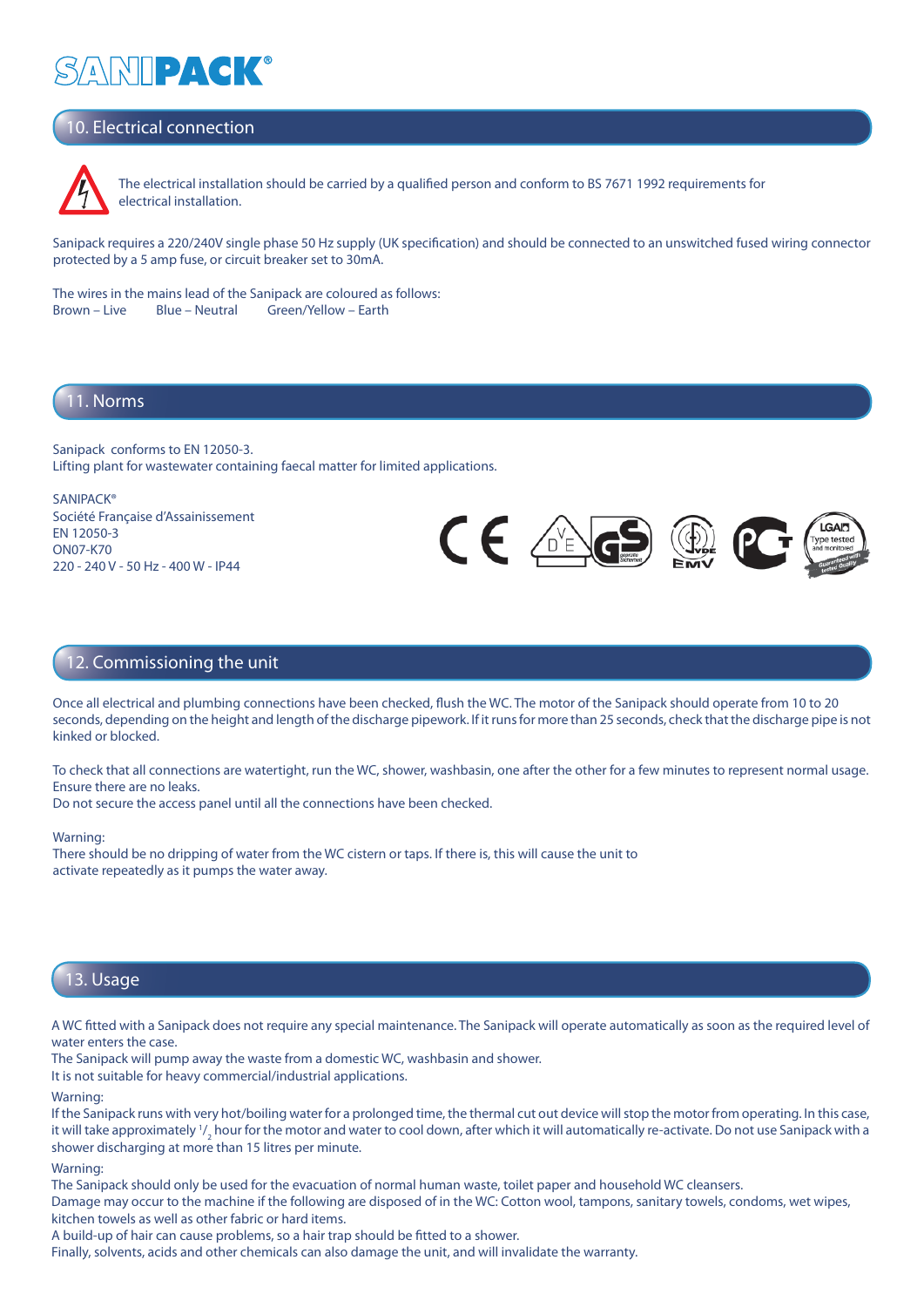### NIPACK®  $\Delta$

## 14. Care of your unit

In order to remove scale and clean the macerator and the bowl, use a household descalent (like SANIFLO descaler). As a general rule, household disinfectants and bleaches designed for a normal WC are suitable for use with a Saniflo unit.

- Disconnect the macerator power supply.
- Pour an amount of descalent / bleach in the pan.
- Flush the WC once.
- Leave it to stand for 1 or 2 hours.
- Re-connect the macerator power supply.
- Rinse by operating the flushing system twice.

Carry out the operation once every 3 months on average, but the frequency may need to be changed depending on the hardness of the water.

### 15. Fault Finding / Remedies

For the most part any inconsistencies in the operation of the unit will be minor and easily rectified. Please refer to the chart below. If the problem cannot be easily remedied in this way. Please call our Service organisation.



IN ALL CASES, YOU MUST DISCONNECT THE MACERATOR FROM THE POWER SUPPLY

#### ALL WORK INVOLVING DISMANTLING OF THE APPLIANCE MUST BE CARRIED OUT BY AN APPROVED REPAIR AGENT

|           | <b>SYMPTOMS</b>                                                      | <b>PROBABLE CAUSES</b>                                                                                                                      | <b>REMEDIES</b>                                                                                                  |
|-----------|----------------------------------------------------------------------|---------------------------------------------------------------------------------------------------------------------------------------------|------------------------------------------------------------------------------------------------------------------|
|           | The motor intermittently activates                                   | The WC cistern or taps are dripping<br>The external non-return valve (D) is faulty                                                          | Check the appropriate washers / seals on<br>٠<br>the cistern / taps etc<br>Clean or replace the non-return valve |
| ٠         | The water in the WC pan goes down very slowly                        | The inner grille is clogged.<br>• The opening from WC pan to the unit is blocked.                                                           | Call a service engineer to clear the grille.<br>٠<br>Unblock the WC to unit connection.                          |
|           | The motor operates normally, but continues to<br>run for a long time | The length or height of the installation is over<br>the specification, or there are too many bends/<br>elbows<br>The pump itself is blocked | Check the installation<br>Call a service engineer to inspect the<br>motor                                        |
|           | The motor does not activate                                          | The electrical supply is not active<br>Problem with motor or electrical chamber                                                             | Restore the electrical supply<br>٠<br>Call a service engineer to inspect the<br>motor                            |
|           | The motor emits a rattling or crunching sound.                       | A foreign object has entered into the grille via<br>the WC pan.                                                                             | Call a service engineer to remove the<br>foreign object from the unit.                                           |
| $\bullet$ | The motor hums, but does not run                                     | The capacitor or motor is defective                                                                                                         | Call a service engineer to inspect the<br>motor                                                                  |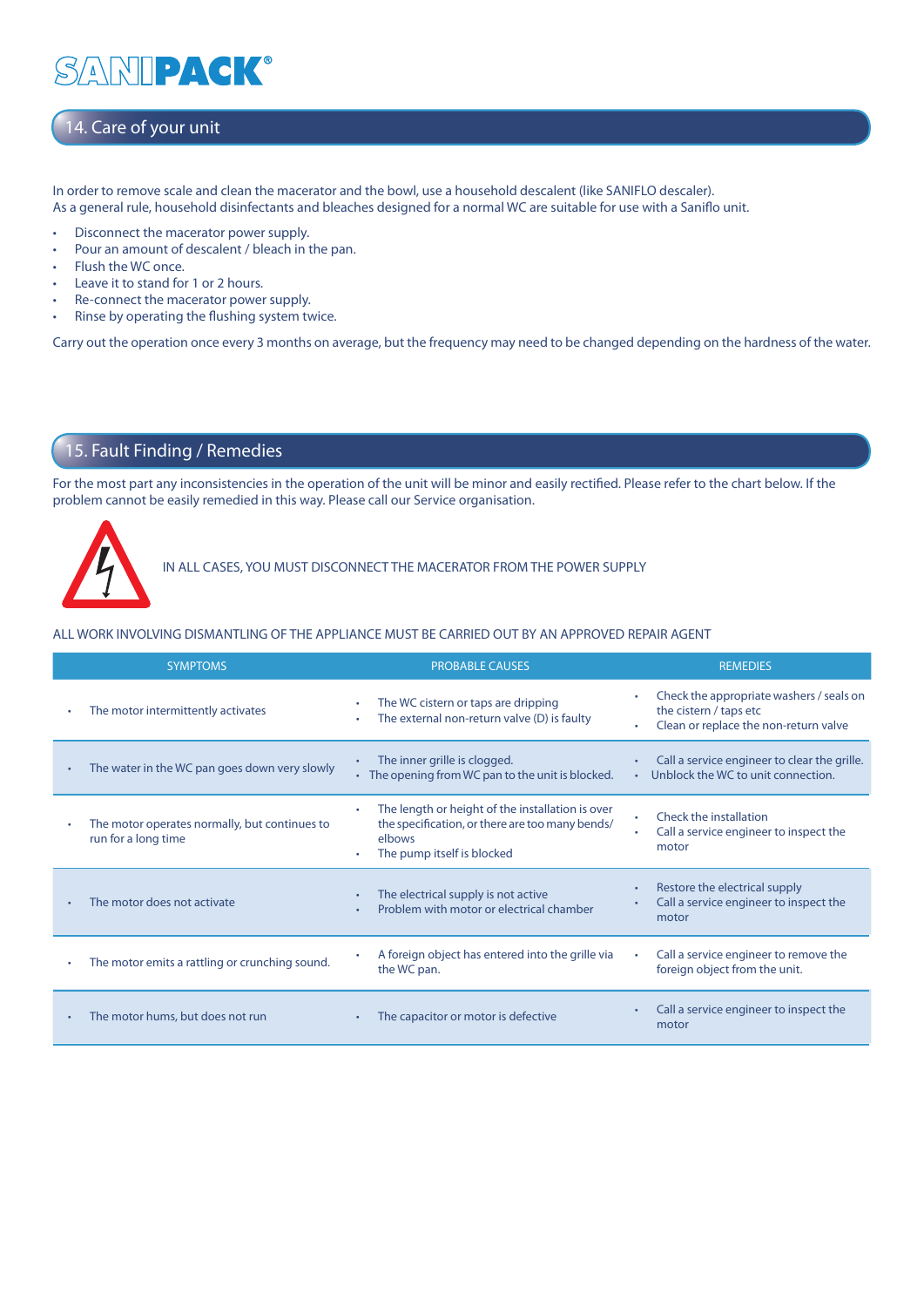## 16. Removing the Sanipack from the WC suite



- A Disconnect the electrical power supply.
- **B**) Turn off the water feed to the WC cistern. Bail out as much water as possible from the cistern.
- C Disconnect the discharge pipe.
- **D** Disconnect the inlet connections.
- $E$ ) Unscrew the 2 fastening screws (on the ground).

 $F$ ) Ease the flexible connector off the WC pan spigot and slide the Sanipack out from behind the panel.

Note: To ease replacement of the lid onto the Sanipack case, lubricate the rubber seal with liquid soap before replacing.

Do not reconnect the electrical supply until the re-installation of the unit is complete.

### 17. Technical Data

| Application                     | $1WC +$ shower + washbasin |  |
|---------------------------------|----------------------------|--|
| <b>Maximum Vertical Pumping</b> | 4 <sub>m</sub>             |  |
| Maximum current consumption     | 1,8A                       |  |
| <b>Normal Power Rating</b>      | 400W                       |  |
| <b>Electric Class</b>           |                            |  |
| <b>Type</b>                     | <b>ON01-K70</b>            |  |
| Degree of protection            | IP44                       |  |
| Net Weight                      | 4,8 kg                     |  |
| Voltage                         | 220-240 V                  |  |
| Frequency                       | 50 Hz                      |  |
|                                 |                            |  |

WARNING: Only installations conforming to the above specifications are acceptable.

#### 18. Guarantee